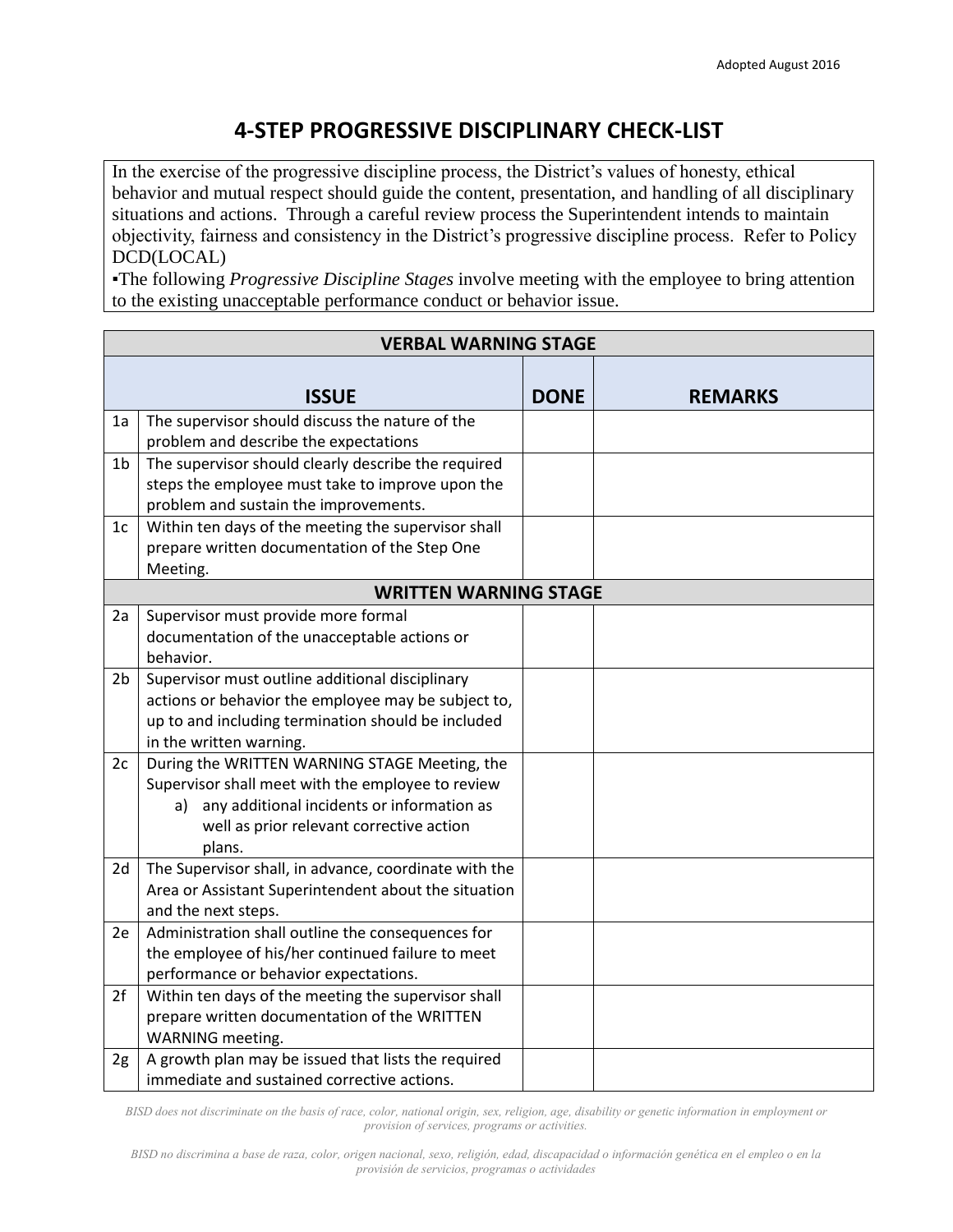| 2h             | If a growth plan is issued, it must be issued within                                   |  |  |  |  |  |  |
|----------------|----------------------------------------------------------------------------------------|--|--|--|--|--|--|
|                | ten business days of the WRITTEN WARNING                                               |  |  |  |  |  |  |
|                | meeting.                                                                               |  |  |  |  |  |  |
| 2i             | The employee shall always be asked to sign the                                         |  |  |  |  |  |  |
|                | warning documents to demonstrate that he or she                                        |  |  |  |  |  |  |
|                | had a discussion with the employee's supervisor.                                       |  |  |  |  |  |  |
|                | <b>FINAL WRITTEN WARNING STAGE</b>                                                     |  |  |  |  |  |  |
| 3a             | If performance or attitude does not improved on a                                      |  |  |  |  |  |  |
|                | sustained basis, the Supervisor shall conduct a FINAL                                  |  |  |  |  |  |  |
|                | WRITTEN WARNING STAGE meeting with employee                                            |  |  |  |  |  |  |
|                | and the Human Resource Classified/Certified                                            |  |  |  |  |  |  |
|                | Administrator.                                                                         |  |  |  |  |  |  |
| 3 <sub>b</sub> | The employee shall be issued his/her final written                                     |  |  |  |  |  |  |
|                | warning during this meeting.                                                           |  |  |  |  |  |  |
| 3c             | The documentation in the written warning shall                                         |  |  |  |  |  |  |
|                | include                                                                                |  |  |  |  |  |  |
|                | a) copies of previous warnings                                                         |  |  |  |  |  |  |
|                | b) indicate specific areas in which the                                                |  |  |  |  |  |  |
|                | employee was to address and improve upon<br>specify the time period in which the<br>C) |  |  |  |  |  |  |
|                | employee needed to improve                                                             |  |  |  |  |  |  |
|                | specify the time period in which the<br>d)                                             |  |  |  |  |  |  |
|                | employee needed to take the necessary and                                              |  |  |  |  |  |  |
|                | sustained improvements.                                                                |  |  |  |  |  |  |
| 3d             | A growth plan may be issued that lists the required                                    |  |  |  |  |  |  |
|                | immediate and sustained corrective actions.                                            |  |  |  |  |  |  |
| 3e             | If a growth plan is issued, it must be issued within                                   |  |  |  |  |  |  |
|                | ten business days of the FINAL WRITTEN WARNING                                         |  |  |  |  |  |  |
|                | meeting.                                                                               |  |  |  |  |  |  |
| 3f             | The employee shall always be asked to sign the                                         |  |  |  |  |  |  |
|                | warning documents to demonstrate that he or she                                        |  |  |  |  |  |  |
|                | had a discussion with the employee's supervisor.                                       |  |  |  |  |  |  |
|                | <b>RECOMMENDATION FOR TERMINATION STAGE</b>                                            |  |  |  |  |  |  |
| 4a             | Supervisor shall provide a written letter to the                                       |  |  |  |  |  |  |
|                | Human Resource Director a recommendation for                                           |  |  |  |  |  |  |
|                | termination.                                                                           |  |  |  |  |  |  |
| 4b             | Supervisor shall provide the Human Resource                                            |  |  |  |  |  |  |
|                | Director copies of supporting documentation                                            |  |  |  |  |  |  |
|                | listing all actions taken to correct or modify<br>a)                                   |  |  |  |  |  |  |
|                | the employee's actions performance                                                     |  |  |  |  |  |  |
| 4c             | The Human Resource Director shall review and                                           |  |  |  |  |  |  |
|                | approve the recommendation for termination.                                            |  |  |  |  |  |  |
| 4d             | The District's Legal Counsel shall review and approve                                  |  |  |  |  |  |  |
|                | the recommendation for termination.                                                    |  |  |  |  |  |  |
| 4e             | The Superintendent shall review and approve the                                        |  |  |  |  |  |  |
|                | recommendation for termination.                                                        |  |  |  |  |  |  |

*BISD does not discriminate on the basis of race, color, national origin, sex, religion, age, disability or genetic information in employment or provision of services, programs or activities.*

*BISD no discrimina a base de raza, color, origen nacional, sexo, religión, edad, discapacidad o información genética en el empleo o en la provisión de servicios, programas o actividades*